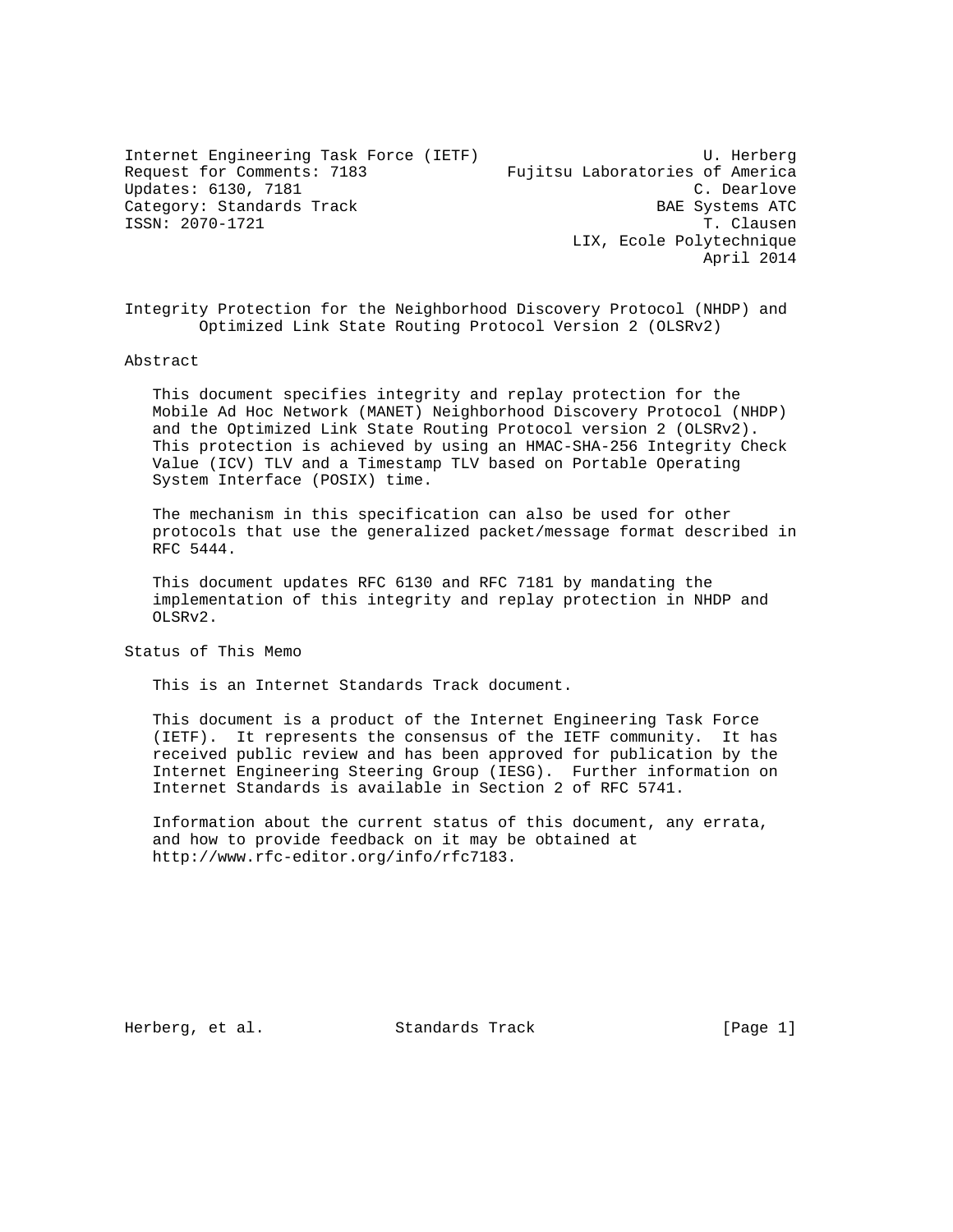# Copyright Notice

 Copyright (c) 2014 IETF Trust and the persons identified as the document authors. All rights reserved.

 This document is subject to BCP 78 and the IETF Trust's Legal Provisions Relating to IETF Documents (http://trustee.ietf.org/license-info) in effect on the date of publication of this document. Please review these documents carefully, as they describe your rights and restrictions with respect to this document. Code Components extracted from this document must include Simplified BSD License text as described in Section 4.e of the Trust Legal Provisions and are provided without warranty as described in the Simplified BSD License.

|  | Table of Contents                     |
|--|---------------------------------------|
|  | $1 \quad T_{n+2} \alpha^{n+1} \alpha$ |

| 2. |                                                                 |
|----|-----------------------------------------------------------------|
|    |                                                                 |
|    |                                                                 |
|    |                                                                 |
| б. |                                                                 |
|    |                                                                 |
|    |                                                                 |
|    |                                                                 |
|    | 6.3.1. Validating a Message Based on Timestamp 11               |
|    | 6.3.2. Validating a Message Based on Integrity Check $\dots$ 12 |
|    |                                                                 |
|    |                                                                 |
|    |                                                                 |
|    |                                                                 |
|    |                                                                 |
|    |                                                                 |
|    |                                                                 |
| 9. |                                                                 |
|    |                                                                 |
|    |                                                                 |
|    |                                                                 |

Herberg, et al. Standards Track [Page 2]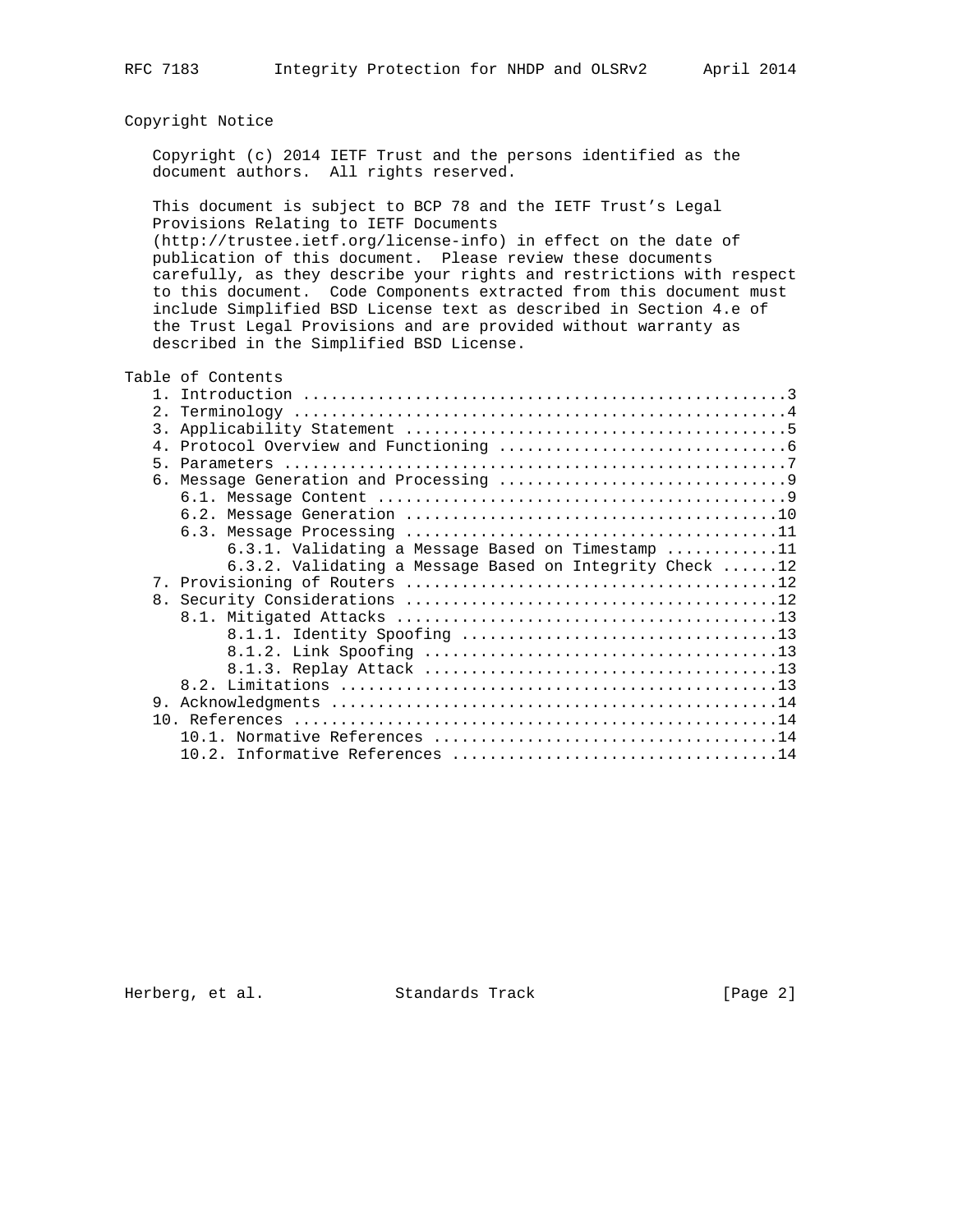# 1. Introduction

 This specification updates [RFC6130] and [RFC7181] by defining mandatory-to-implement security mechanisms (for integrity and replay protection). A deployment of these protocols may choose to employ an alternative(s) to these mechanisms; in particular, it may choose to protect packets rather than messages, it may choose to use an alternative Integrity Check Value (ICV) with preferred properties, and/or it may use an alternative timestamp. A deployment may choose to use no such security mechanisms, but this is not recommended.

 The mechanisms specified are the use of an ICV for protection of the protocols' control messages and the use of timestamps in those messages to prevent replay attacks. Both use the TLV mechanism specified in [RFC5444] to add this information to the messages. These ICV and TIMESTAMP TLVs are defined in [RFC7182]. Different ICV TLVs are used for HELLO messages in NHDP and TC (Topology Control) messages in OLSRv2, the former also protecting the source address of the IP datagram that contains the HELLO message. This is because the IP datagram source address is used by NHDP to determine the address of a neighbor interface, and it is not necessarily otherwise contained in the HELLO message, while OLSRv2's TC message is forwarded in a new packet; thus, it has no single IP datagram source address.

 The mechanism specified in this document is placed in the packet/ message processing flow as indicated in Figure 1. It exists between the packet parsing/generation function of [RFC5444] and the message processing/generation function of NHDP and OLSRv2.

Herberg, et al. Standards Track [Page 3]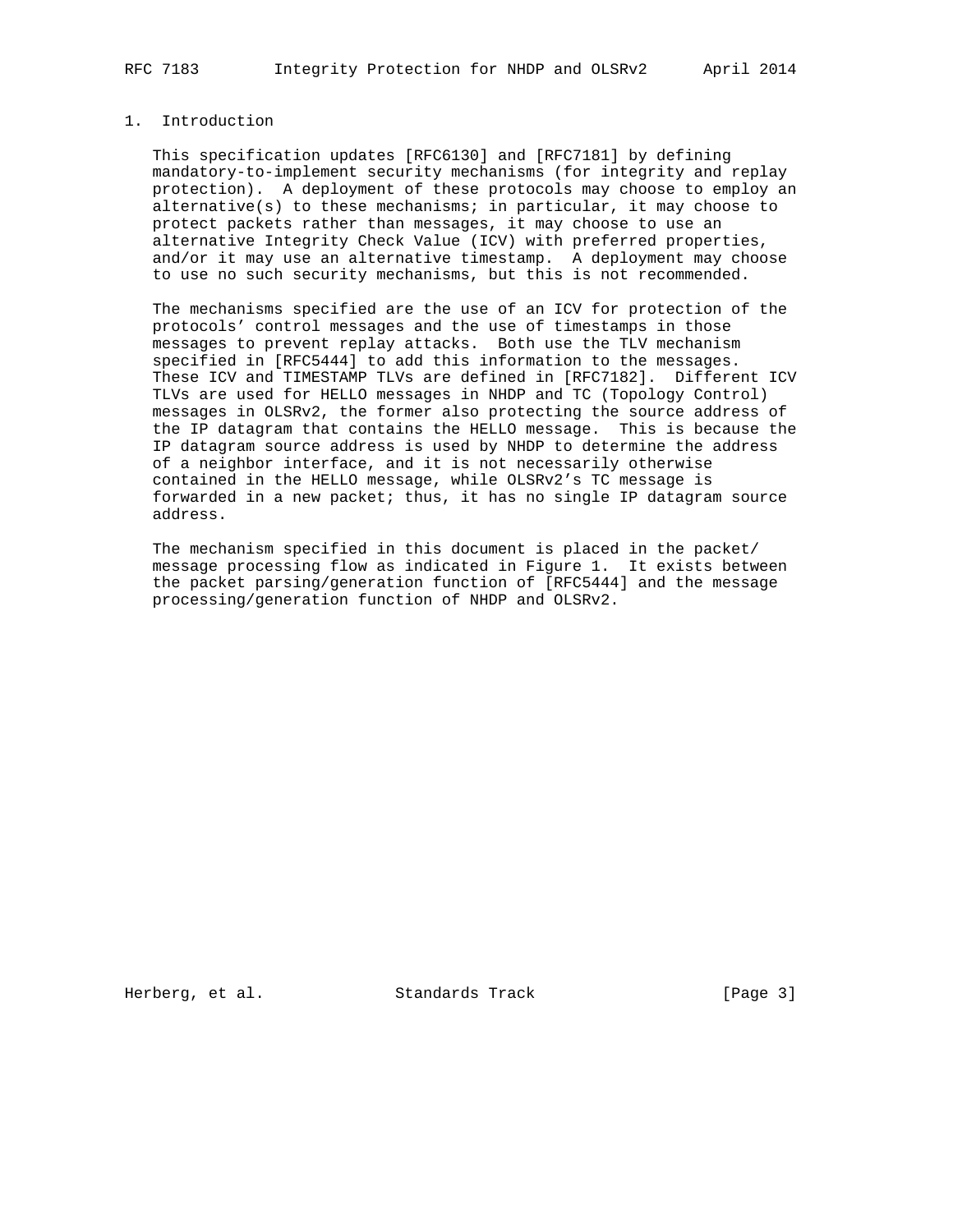

Figure 1: Relationship with RFC 5444 and NHDP/OLSRv2

2. Terminology

 The key words "MUST", "MUST NOT", "REQUIRED", "SHALL", "SHALL NOT", "SHOULD", "SHOULD NOT", "RECOMMENDED", "NOT RECOMMENDED", "MAY", and "OPTIONAL" in this document are to be interpreted as described in [RFC2119].

 Additionally, this document uses the terminology and notation of [RFC5444], [RFC6130], [RFC7181], and [RFC7182].

Herberg, et al. Standards Track [Page 4]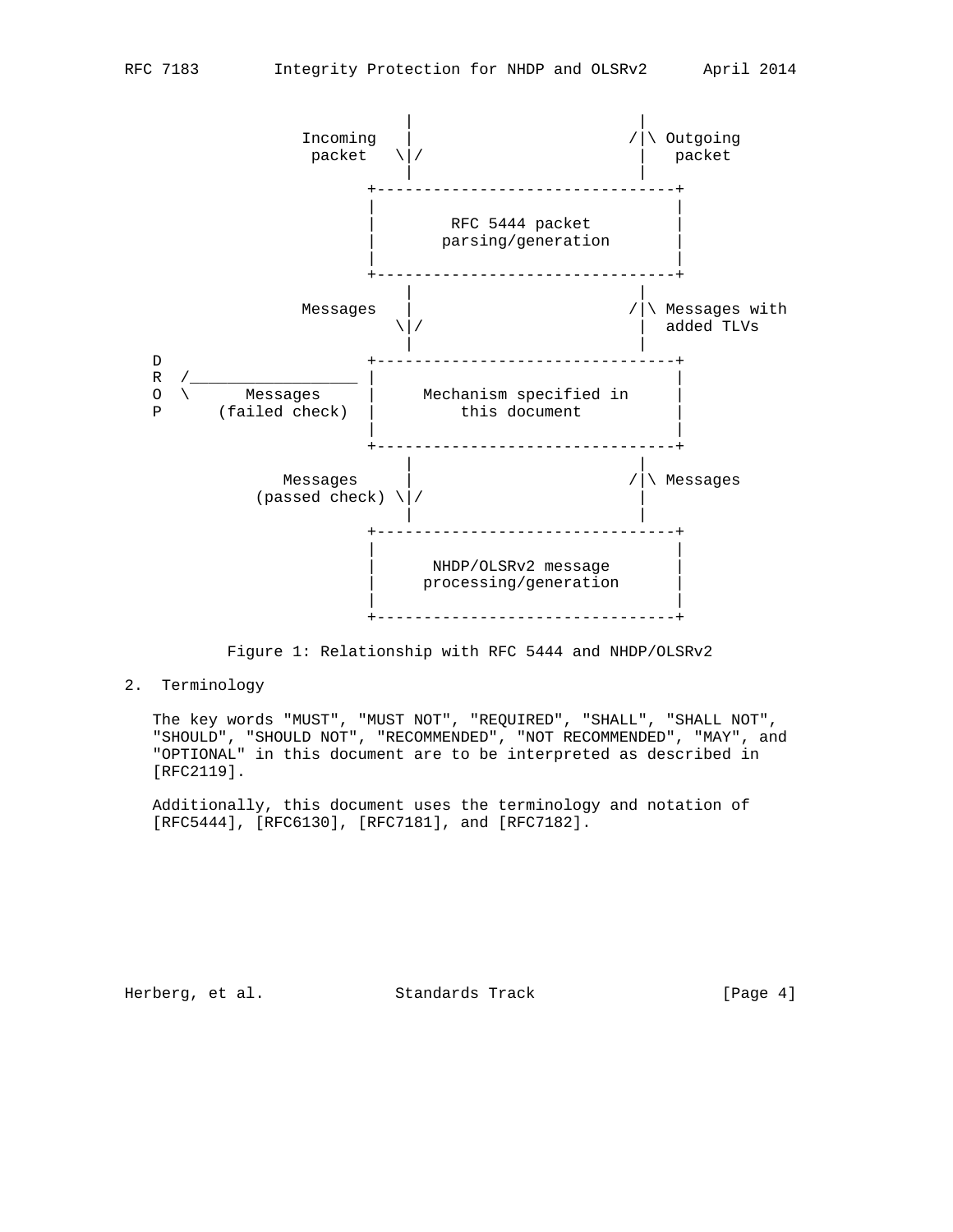### 3. Applicability Statement

 [RFC6130] and [RFC7181] enable specifications of extensions to recognize additional reasons for rejecting a message as "badly formed and therefore invalid for processing", and mention security (integrity protection) as an explicit example. This document specifies a mechanism that provides this functionality.

 Implementations of [RFC6130] and [RFC7181] MUST include this mechanism, and deployments of [RFC6130] and [RFC7181] SHOULD use this mechanism, except when a different security mechanism is more appropriate.

 The applicability of this mechanism is determined by its characteristics, which are that it:

- o Specifies a security mechanism that is required to be included in conforming implementations of [RFC6130] and [RFC7181].
- o Specifies an association of ICVs with protocol messages, and specifies how to use a missing or invalid ICV as a reason to reject a message as "badly formed and therefore invalid for processing".
- o Specifies the implementation of an ICV Message TLV, defined in [RFC7182], using a SHA-256-based Hashed Message Authentication Code (HMAC) applied to the appropriate message contents (and for HELLO messages also including the IP datagram source address). Implementations of [RFC6130] and [RFC7181] MUST support an HMAC-SHA-256 ICV TLV, and deployments SHOULD use it except when use of a different algorithm is more appropriate. An implementation MAY use more than one ICV TLV in a message, as long as they each use a different algorithm or key to calculate the ICV.
- o Specifies the implementation of a TIMESTAMP Message TLV, defined in [RFC7182], to provide message replay protection. Implementations of [RFC6130] and [RFC7181] using this mechanism MUST support a timestamp based on POSIX time, and deployments SHOULD use it if the clocks in all routers in the network can be synchronized with sufficient precision.
- o Assumes that a router that is able to generate correct integrity check values is considered trusted.

Herberg, et al. Standards Track [Page 5]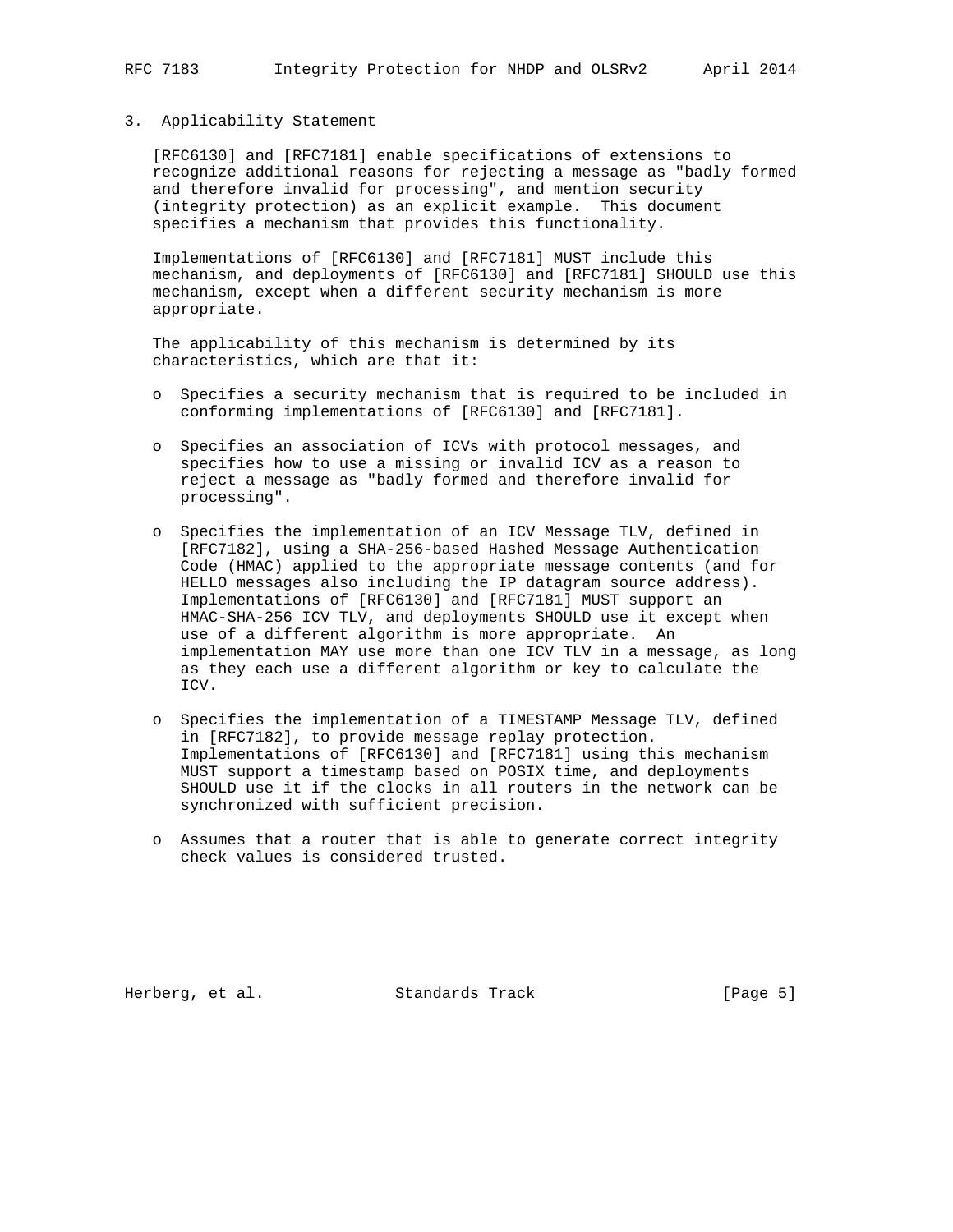This mechanism does not:

- o Specify which key identifiers are to be used in a MANET in which the routers share more than one secret key. (Such keys will be differentiated using the <key-id> field defined in an ICV TLV in [RFC7182].)
- o Specify how to distribute cryptographic material (shared secret  $key(s)$ .
- o Specify how to detect compromised routers with valid keys.
- o Specify how to handle (revoke) compromised routers with valid keys.
- 4. Protocol Overview and Functioning

 The mechanism specified in this document provides the following functionalities for use with messages specified by [RFC6130] and [RFC7181]:

- o Generation of ICV Message TLVs (as defined in [RFC7182]) for inclusion in an outgoing message. An implementation of [RFC6130] and [RFC7181] MAY use more than one ICV TLV in a message, even with the same type extension, but these ICV TLVs MUST each use different keys or they MUST use a different algorithm to calculate the ICV, e.g., with different hash and/or cryptographic functions when using type extension 1 or 2. An implementation of [RFC6130] and [RFC7181] MUST at least be able to generate an ICV TLV using HMAC-SHA-256 and one or more secret keys shared by all routers.
- o Generation of TIMESTAMP Message TLVs (as defined in [RFC7182]) for inclusion in an outgoing message. An implementation of [RFC6130] and [RFC7181] MAY use more than one ICV TLV in a message, but it MUST NOT use the same type extension. An implementation of [RFC6130] and [RFC7181] that is able to synchronize the clocks in all routers in the network with sufficient precision MUST at least be able to generate a TIMESTAMP TLV using POSIX time.
- o Verification of ICV Message TLVs contained in a message, in order to determine if this message MUST be rejected as "badly formed and therefore invalid for processing" [RFC6130] [RFC7181]. An implementation of [RFC6130] and [RFC7181] MUST at least be able to verify an ICV TLV using HMAC/SHA-256 and one or more secret keys shared by all routers.

Herberg, et al. Standards Track [Page 6]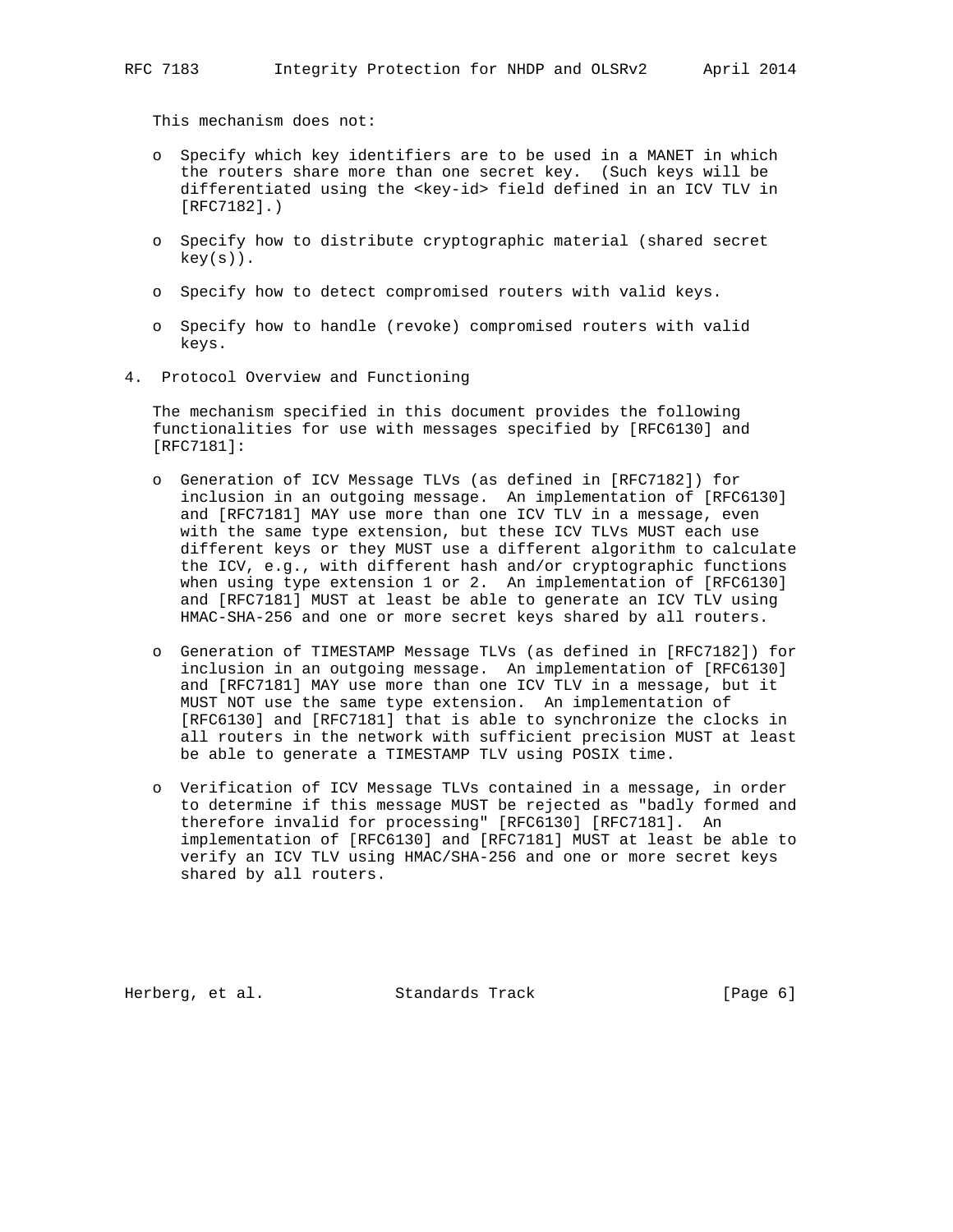o Verification of TIMESTAMP Message TLVs (as defined in [RFC7182]) contained in a message, in order to determine if this message MUST be rejected as "badly formed and therefore invalid for processing" [RFC6130] [RFC7181]. An implementation of [RFC6130] and [RFC7181] that is able to synchronize the clocks in all routers in the network with sufficient precision MUST at least be able to verify a TIMESTAMP TLV using POSIX time.

 ICV Packet TLVs (as defined in [RFC7182]) MAY be used by a deployment of the multiplexing process defined in [RFC5444], either as well as or instead of the protection of the NHDP and OLSRv2 messages. (Note that in the case of NHDP, the packet protection is equally good, and also protects the packet header. In the case of OLSRv2, the packet protection has different properties than the message protection, especially for some forms of ICV. When packets contain more than one message, the packet protection has lower overheads in space and computation time.)

 When a router generates a message on a MANET interface, this mechanism:

- o Specifies how to calculate an ICV for the message.
- o Specifies how to include that ICV using an ICV Message TLV.

 [RFC6130] and [RFC7181] allow for the rejection of incoming messages prior to processing by NHDP or OLSRv2. This mechanism, when used, specifies that a message MUST be rejected if the ICV Message TLV is absent, or its value cannot be verified. Note that this means that routers whose implementation of NHDP and/or OLSRv2 does not include this specification will be ignored by routers using this mechanism, and these two sets of routers will, by design, form disjoint MANETs. (The unsecured MANET will retain some information about the secured MANET, but be unable to use it, not having any recognized symmetric links with the secured MANET.)

5. Parameters

 The following router parameters are specified for use by the two protocols; the first is required only by NHDP, but may be visible to OLSRv2, the second is required only by OLSRv2:

 o MAX\_HELLO\_TIMESTAMP\_DIFF - The maximum age that a HELLO message to be validated may have. If the current POSIX time of the router validating the HELLO message, minus the timestamp indicated in the TIMESTAMP TLV of the HELLO message, is greater than MAX\_HELLO\_TIMESTAMP\_DIFF, the HELLO message MUST be silently discarded.

Herberg, et al. Standards Track [Page 7]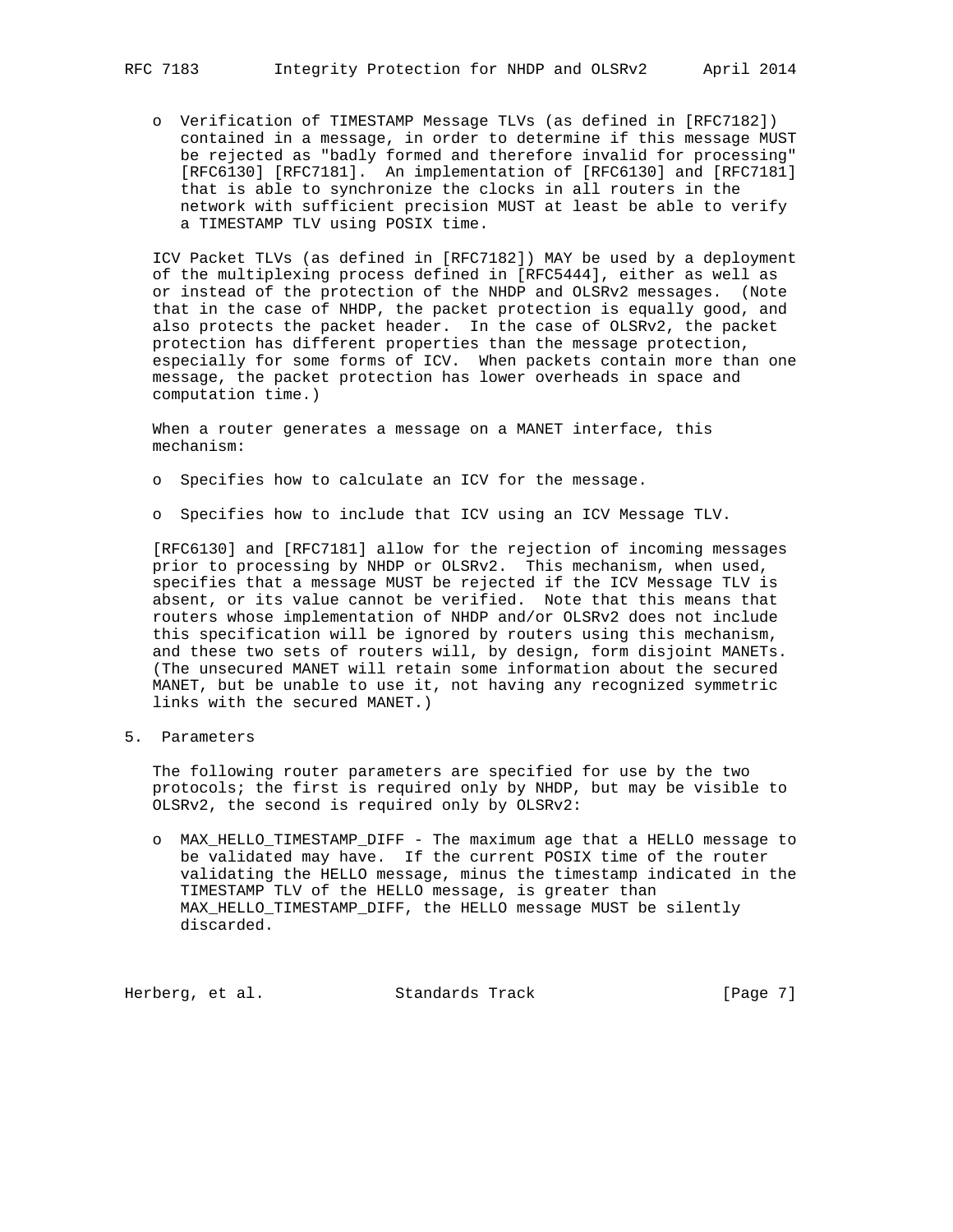o MAX\_TC\_TIMESTAMP\_DIFF - The maximum age that a TC message to be validated may have. If the current POSIX time of the router validating the TC message, minus the timestamp indicated in the TIMESTAMP TLV of the TC message, is greater than MAX\_TC\_TIMESTAMP\_DIFF, the TC message MUST be silently discarded.

The following constraints apply to these parameters:

- o MAX\_HELLO\_TIMESTAMP\_DIFF > 0
- o MAX\_TC\_TIMESTAMP\_DIFF > 0

 However, these bounds are insufficient: MAX\_HELLO\_TIMESTAMP\_DIFF and MAX\_TC\_TIMESTAMP\_DIFF MUST be least as great as the maximum expected "age" of a message (i.e., the time difference between a message has been sent by a router and received by all intended destinations). For HELLO messages, this needs only cover a single hop, but TC messages may have been forwarded a number of times. In particular, for TC messages, if using jitter as specified in [RFC7181] and [RFC5148], the largest contribution the age may be a delay of up to F\_MAXJITTER per hop (except the final hop) that the message has traveled. Other factors in the delay of both message types, per hop, may include the link-layer that is used in the MANET, and CPU and memory resources of routers (e.g., queuing delays, and delays for processing ICVs). An implementation MAY set lower and/or upper bounds on these parameters, if so, then these MUST allow values meeting these requirements. An implementation MAY make its value of MAX\_TC\_TIMESTAMP\_DIFF dependent on the number of hops that a TC message has traveled.

 The above constraints assume ideal time synchronization of the clock in all routers in the network. The parameters MAX\_HELLO\_TIMESTAMP\_DIFF and MAX\_TC\_TIMESTAMP\_DIFF (and any constraints on them) MAY be increased to allow for expected timing differences between routers (between neighboring routers for MAX\_HELLO\_TIMESTAMP\_DIFF, allowing for greater separation, but usually not per hop, for MAX\_TC\_TIMESTAMP\_DIFF).

 Note that excessively large values of these parameters defeats their objectives, so these parameters SHOULD be as large as is required, but not significantly larger.

 Using POSIX time allows a resolution of no more than one second. In many MANET use cases, time synchronization much below one second is not possible because of unreliable and high-delay channels, mobility, interrupted communication, and possible resource limitations.

Herberg, et al. Standards Track [Page 8]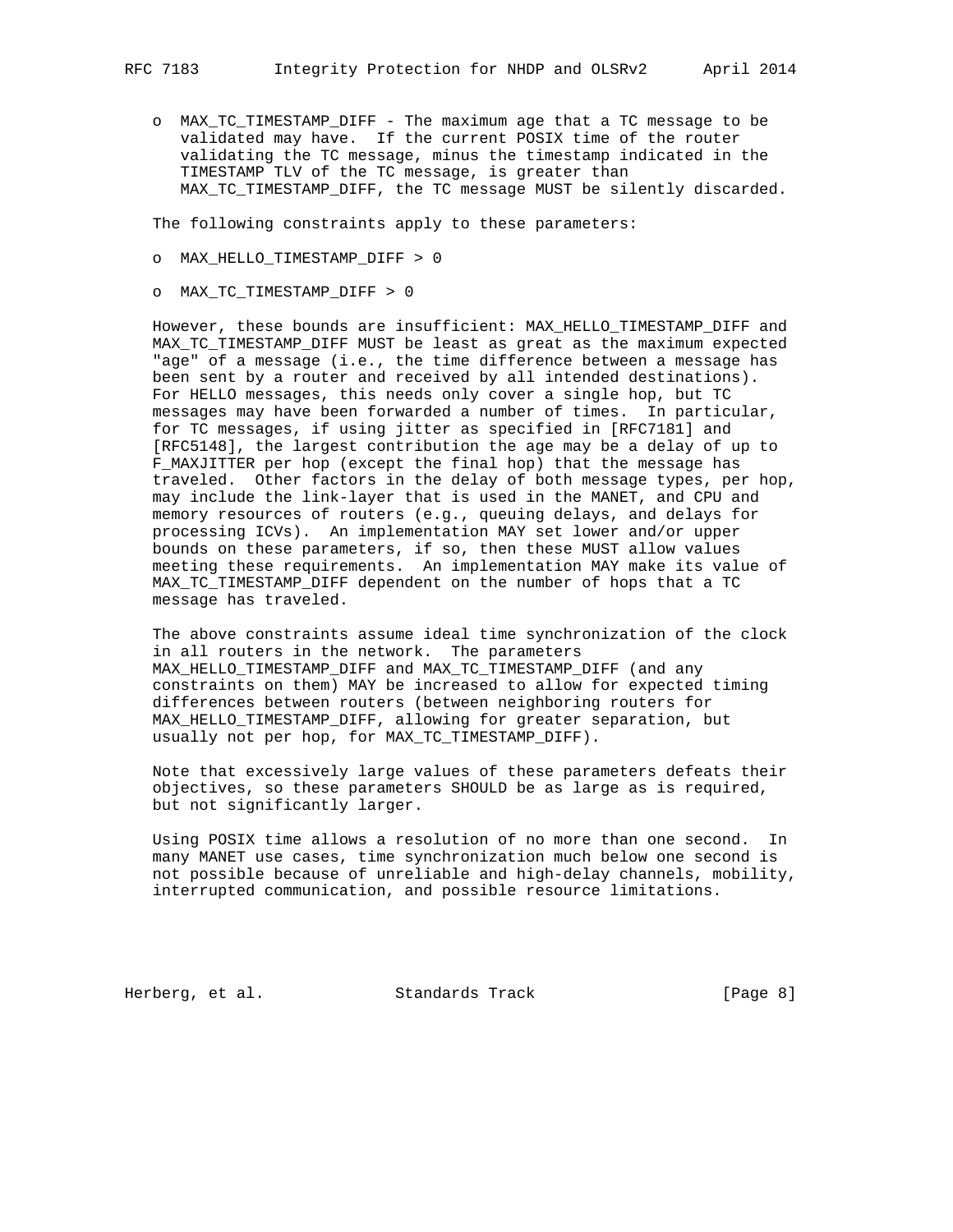In addition, when using the default message intervals and validity times as specified in [RFC6130] and [RFC7181], where the shortest periodic message interval is 2 seconds, repeating the message within a second is actually beneficial rather than harmful (at a small bandwidth cost). Also, the use of [RFC5148] jitter can cause a message to take that long or longer to traverse the MANET, thus even in a perfectly synchronized network, the TC maximum delay would usually be greater than 1 second.

 A finer granularity than 1 second, and thus the use of an alternative timestamp, is however RECOMMENDED in cases where, possibly due to fast moving routers, message validity times are below 1 second.

6. Message Generation and Processing

 This section specifies how messages are generated and processed by [RFC6130] and [RFC7181] when using this mechanism.

6.1. Message Content

 Messages MUST have the content specified in [RFC6130] and [RFC7181], respectively. In addition, messages that conform to this mechanism MUST contain:

- o At least one ICV Message TLV (as specified in [RFC7182]), generated according to Section 6.2. Implementations of [RFC6130] and [RFC7181] MUST support the following version of the ICV TLV, but other versions MAY be used instead, or in addition, in a deployment, if more appropriate:
	- \* For TC messages:
		- + type-extension := 1
	- \* For HELLO messages:
		- + type-extension := 2
	- \* hash-function := 3 (SHA-256)
	- \* cryptographic-function := 3 (HMAC)

 The ICV Value MAY be truncated as specified in [RFC7182]; the selection of an appropriate length MAY be administratively configured. A message MAY contain several ICV Message TLVs.

Herberg, et al. Standards Track [Page 9]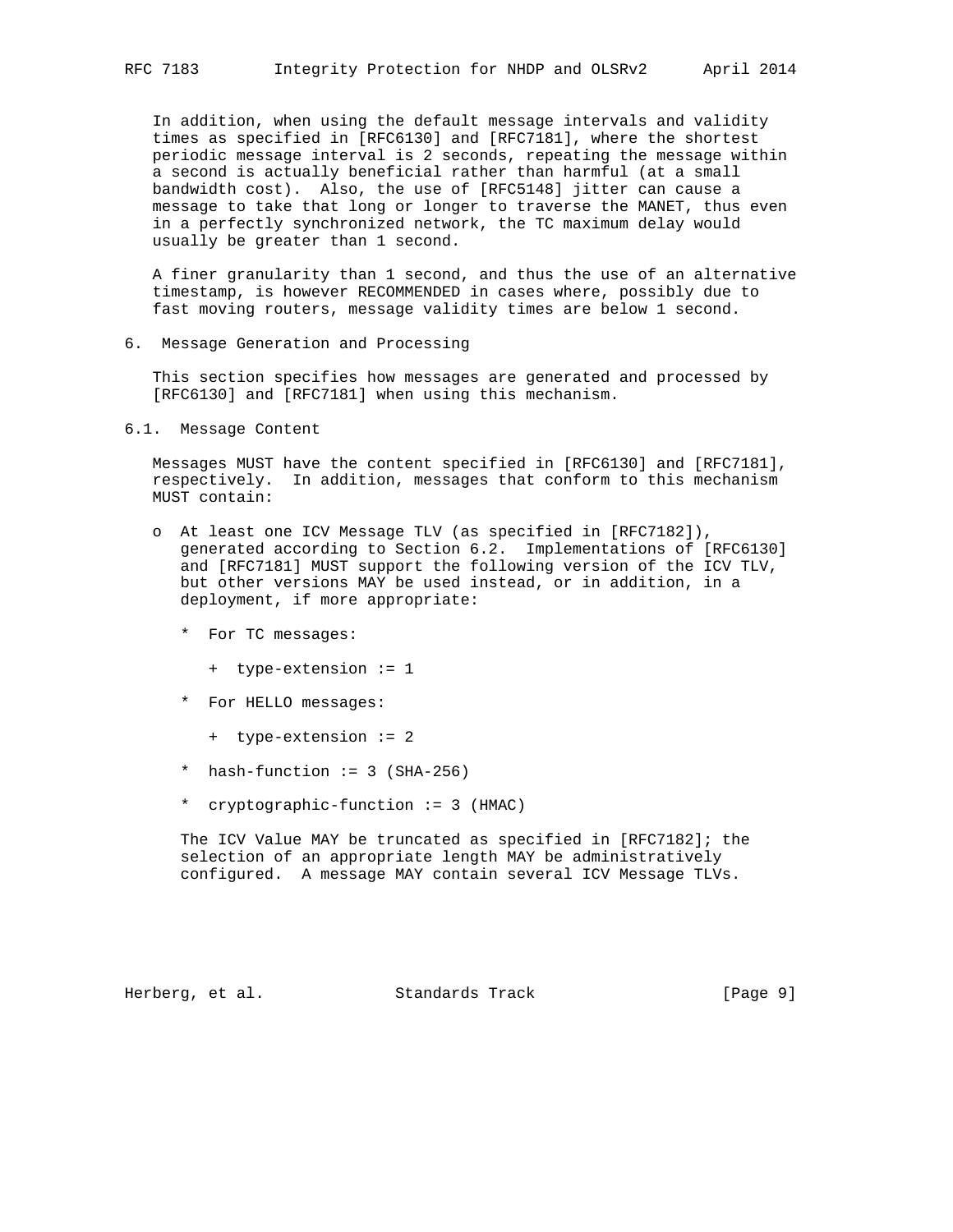- o At least one TIMESTAMP Message TLV (as specified in [RFC7182]), generated according to Section 6.2. Implementations of [RFC6130] and [RFC7181] using this mechanism MUST support the following version of the TIMESTAMP TLV, but other versions MAY be used instead, or in addition, in a deployment, if more appropriate:
	- \* type-extension := 1

# 6.2. Message Generation

 After message generation (Section 11.1 of [RFC6130] and Section 16.1. of [RFC7181]) and before message transmission (Section 11.2 of [RFC6130] and Section 16.2 of [RFC7181]), the additional TLVs specified in Section 6.1 MUST (unless already present) be added to an outgoing message when using this mechanism.

 The following processing steps (when using a single timestamp version and a single ICV algorithm) MUST be performed for a cryptographic algorithm that is used for generating an ICV for a message:

- 1. All ICV TLVs (if any) are temporarily removed from the message. Any temporarily removed ICV TLVs MUST be stored, in order to be reinserted into the message in step 5. The message size and Message TLV Block size are updated accordingly.
- 2. <msg-hop-count> and <msg-hop-limit>, if present, are temporarily set to 0.
- 3. A TLV of type TIMESTAMP, as specified in Section 6.1, is added to the Message TLV Block. The message size and Message TLV Block size are updated accordingly.
- 4. A TLV of type ICV, as specified in Section 6.1, is added to the Message TLV Block. The message size and Message TLV Block size are updated accordingly.
- 5. All ICV TLVs that were temporary removed in step 1, are restored. The message size and Message TLV Block size are updated accordingly.
- 6. <msg-hop-count> and <msg-hop-limit>, if present, are restored to their previous values.

 An implementation MAY add either alternative TIMESTAMP and/or ICV TLVs or more than one TIMESTAMP and/or ICV TLVs. All TIMESTAMP TLVs MUST be inserted before adding ICV TLVs.

Herberg, et al. Standards Track [Page 10]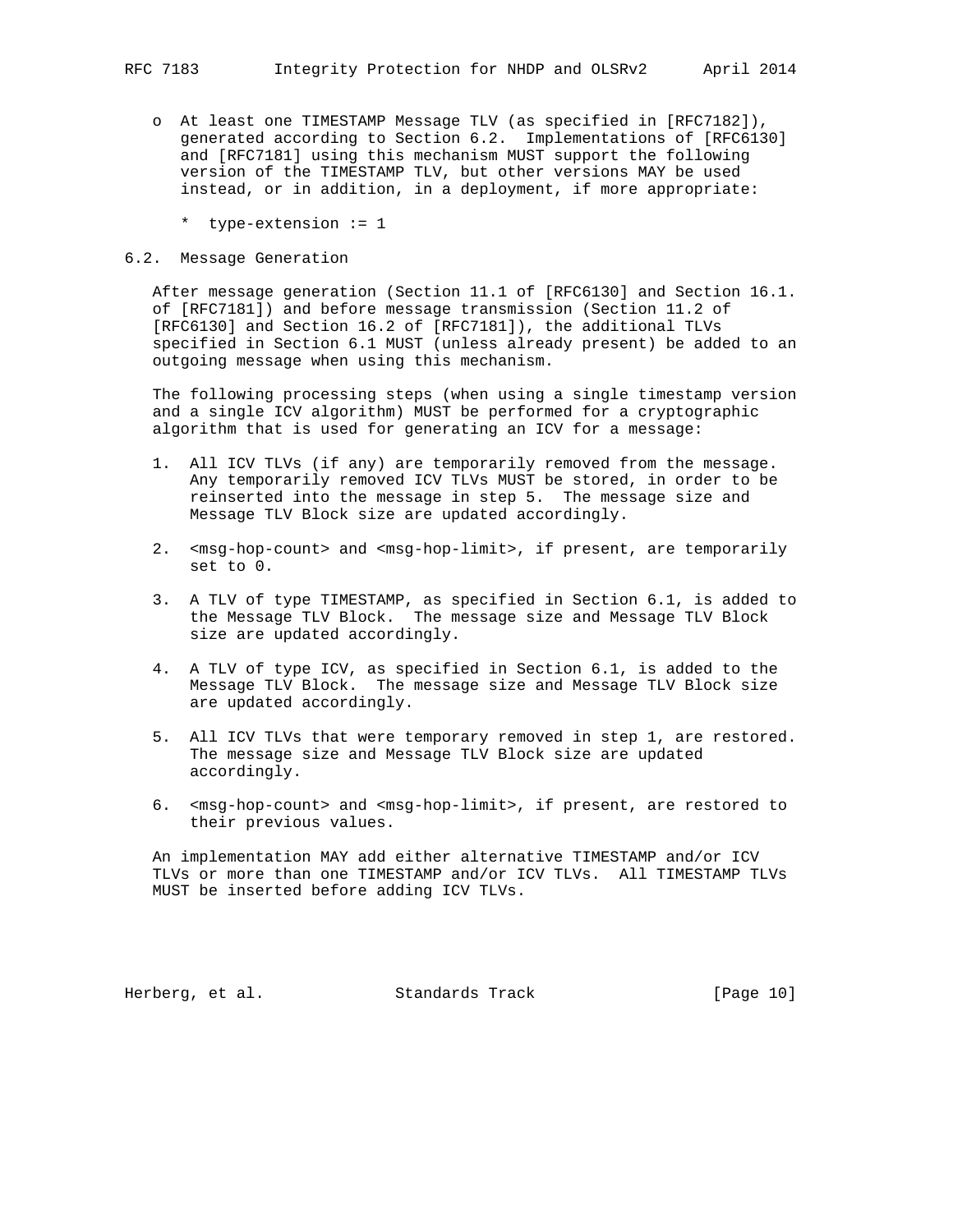### 6.3. Message Processing

Both [RFC6130] and [RFC7181] specify that:

 On receiving a ... message, a router MUST first check if the message is invalid for processing by this router

 [RFC6130] and [RFC7181] proceed to give a number of conditions that, each, will lead to a rejection of the message as "badly formed and therefore invalid for processing". When using a single timestamp version, and a single ICV algorithm, add the following conditions to that list, each of which, if true, MUST cause NHDP or OLSRv2 (as appropriate) to consider the message as invalid for processing when using this mechanism:

- 1. The Message TLV Block of the message does not contain exactly one TIMESTAMP TLV of the selected version. This version specification includes the type extension. (The Message TLV Block may also contain TIMESTAMP TLVs of other versions.)
- 2. The Message TLV Block does not contain exactly one ICV TLV using the selected algorithm and key identifier. This algorithm specification includes the type extension, and for type extensions 1 and 2, the hash function and cryptographic function. (The Message TLV Block may also contain ICV TLVs using other algorithms and key identifiers.)
- 3. Validation of the identified (in step 1) TIMESTAMP TLV in the Message TLV Block of the message fails, as according to Section 6.3.1.
- 4. Validation of the identified (in step 2) ICV TLV in the Message TLV Block of the message fails, as according to Section 6.3.2.

 An implementation MAY check the existence of, and verify, either an alternative TIMESTAMP and/or ICV TLVs or more than one TIMESTAMP and/ or ICV TLVs.

6.3.1. Validating a Message Based on Timestamp

 For a TIMESTAMP Message TLV with type extension 1 (POSIX time) identified as described in Section 6.2:

 1. If the current POSIX time minus the value of that TIMESTAMP TLV is greater than MAX\_HELLO\_TIMESTAMP\_DIFF (for a HELLO message) or MAX\_TC\_TIMESTAMP\_DIFF (for a TC message), then the message validation fails.

Herberg, et al. Standards Track [Page 11]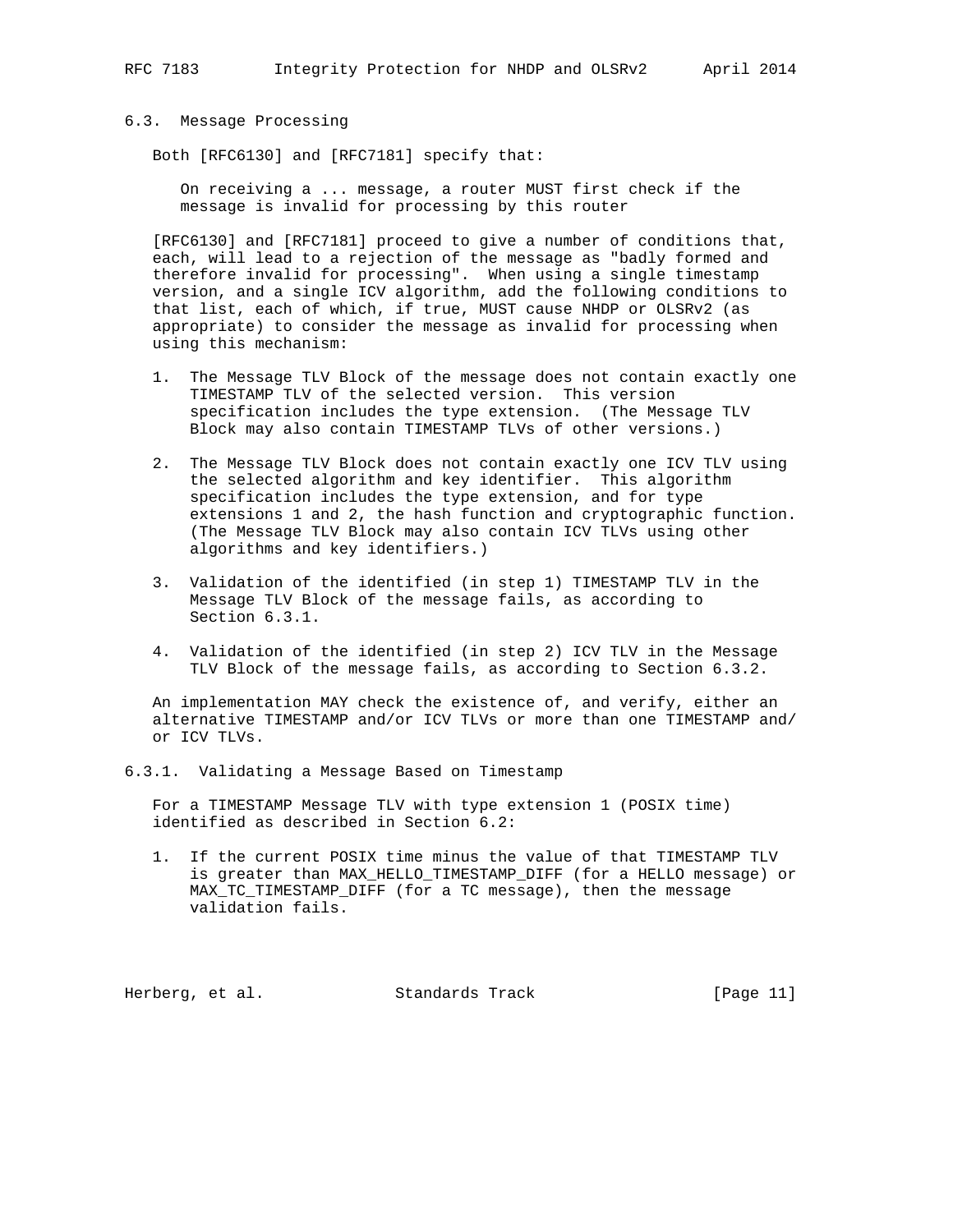2. Otherwise, the message validation succeeds.

 If a deployment chooses to use a different type extension from 1, appropriate measures MUST be taken to verify freshness of the message.

6.3.2. Validating a Message Based on Integrity Check

For an ICV Message TLV identified as described in Section 6.2:

- 1. All ICV Message TLVs (including the identified ICV Message TLV) are temporarily removed from the message, and the message size and Message TLV Block size are updated accordingly.
- 2. The message's <msg-hop-count> and <msg-hop-limit> fields are temporarily set to 0.
- 3. Calculate the ICV for the parameters specified in the identified ICV Message TLV, as specified in [RFC7182].
- 4. If this ICV differs from the value of <ICV-data> in the ICV Message TLV, then the message validation fails. If the <ICV-data> has been truncated (as specified in [RFC7182], the ICV calculated in the previous step MUST be truncated to the TLV length of the ICV Message TLV before comparing it with the <ICV-data>.
- 5. Otherwise, the message validation succeeds. The message's <msg-hop-count> and <msg-hop-limit> fields are restored to their previous value, and the ICV Message TLVs are returned to the message, whose size is updated accordingly.
- 7. Provisioning of Routers

 Before a router using this mechanism is able to generate ICVs or validate messages, it MUST acquire the shared secret key(s) to be used by all routers that are to participate in the network. This specification does not define how a router acquires secret keys. Once a router has acquired suitable key(s), it MAY be configured to use, or not use, this mechanism. Section 23.6 of [RFC7181] provides a rationale based on [BCP107] why no key management is specified for OLSRv2.

8. Security Considerations

 This document specifies a security mechanism for use with NHDP and OLSRv2 that allows for mitigating several security threats.

Herberg, et al. Standards Track [Page 12]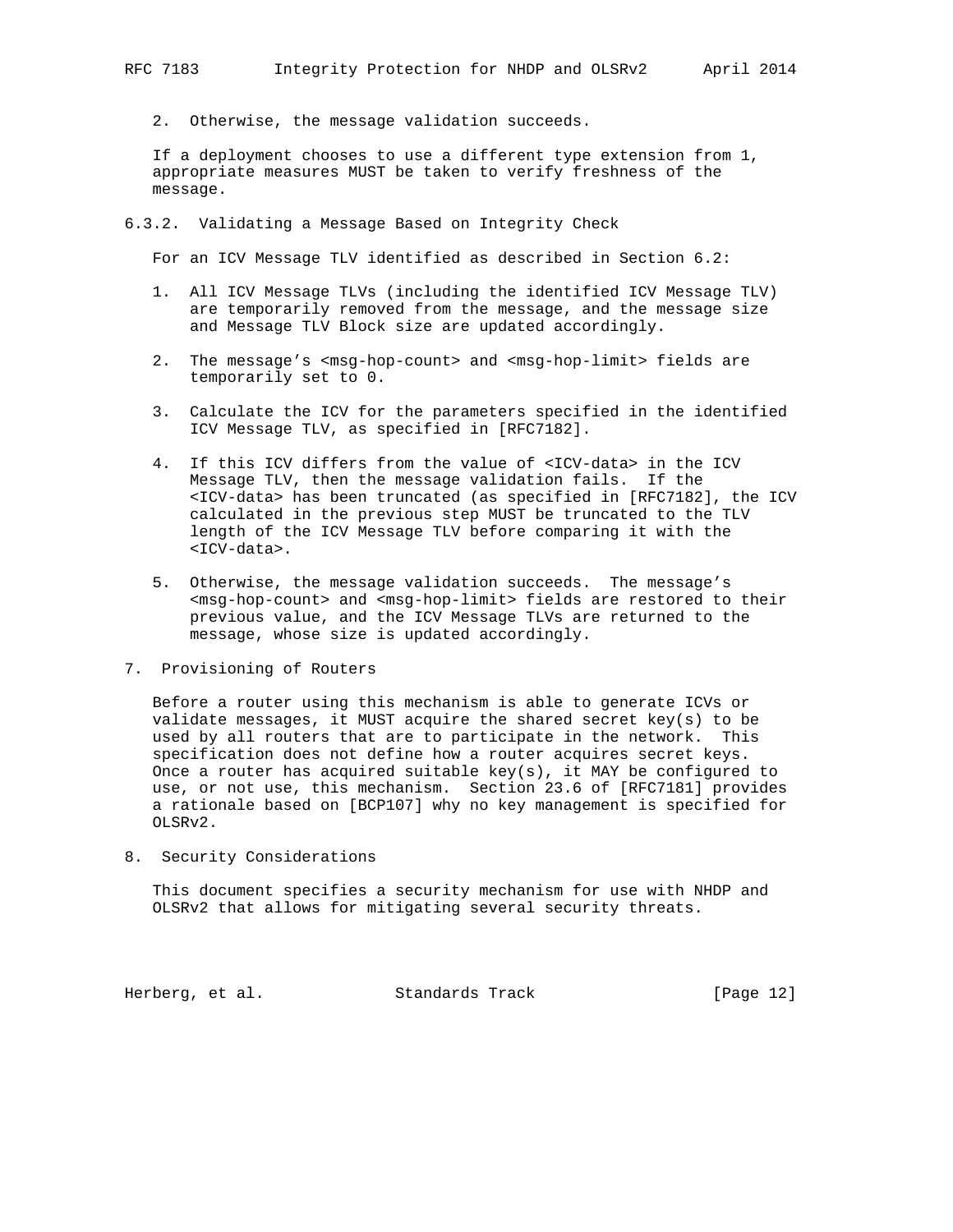RFC 7183 Integrity Protection for NHDP and OLSRv2 April 2014

#### 8.1. Mitigated Attacks

 This section briefly summarizes security threats that are mitigated by the mechanism presented in this document.

# 8.1.1. Identity Spoofing

 As only routers possessing the selected shared secret key are able to add a valid ICV TLV to a message, identity spoofing, where an attacker falsely claims an identity of a valid router, is countered. When using one or more shared keys for all routers in the MANET, it is only possible to determine that it is a valid router in the network, not to discern particular routers. Therefore, a malicious router in possession of valid keys (e.g., a compromised router) may still spoof the identity of another router using the same key.

## 8.1.2. Link Spoofing

 Link spoofing, where an attacker falsely represents the existence of a nonexistent link, or otherwise misrepresents a link's state, is countered by the mechanism specified in this document, using the same argument as in Section 8.1.1.

# 8.1.3. Replay Attack

 Replay attacks are partly countered by the mechanism specified in this document, but this depends on synchronized clocks of all routers in the MANET. An attacker that records messages to replay them later can only do so in the selected time interval after the timestamp that is contained in message. As an attacker cannot modify the content of this timestamp (as it is protected by the identity check value), an attacker cannot replay messages after this time. Within this time interval, it is still possible to perform replay attacks; however, the limits on the time interval are specified so that this will have a limited effect on the operation of the protocol.

# 8.2. Limitations

 If no synchronized clocks are available in the MANET, replay attacks cannot be countered by the mechanism provided by this document. An alternative version of the TIMESTAMP TLV defined in [RFC7182], with a monotonic sequence number, may have some partial value in this case, but will necessitate adding state to record observed message sequence number information.

 The mechanism provided by this document does not avoid or detect security attacks by routers possessing the shared secret key that is used to generate integrity check values for messages.

Herberg, et al. Standards Track [Page 13]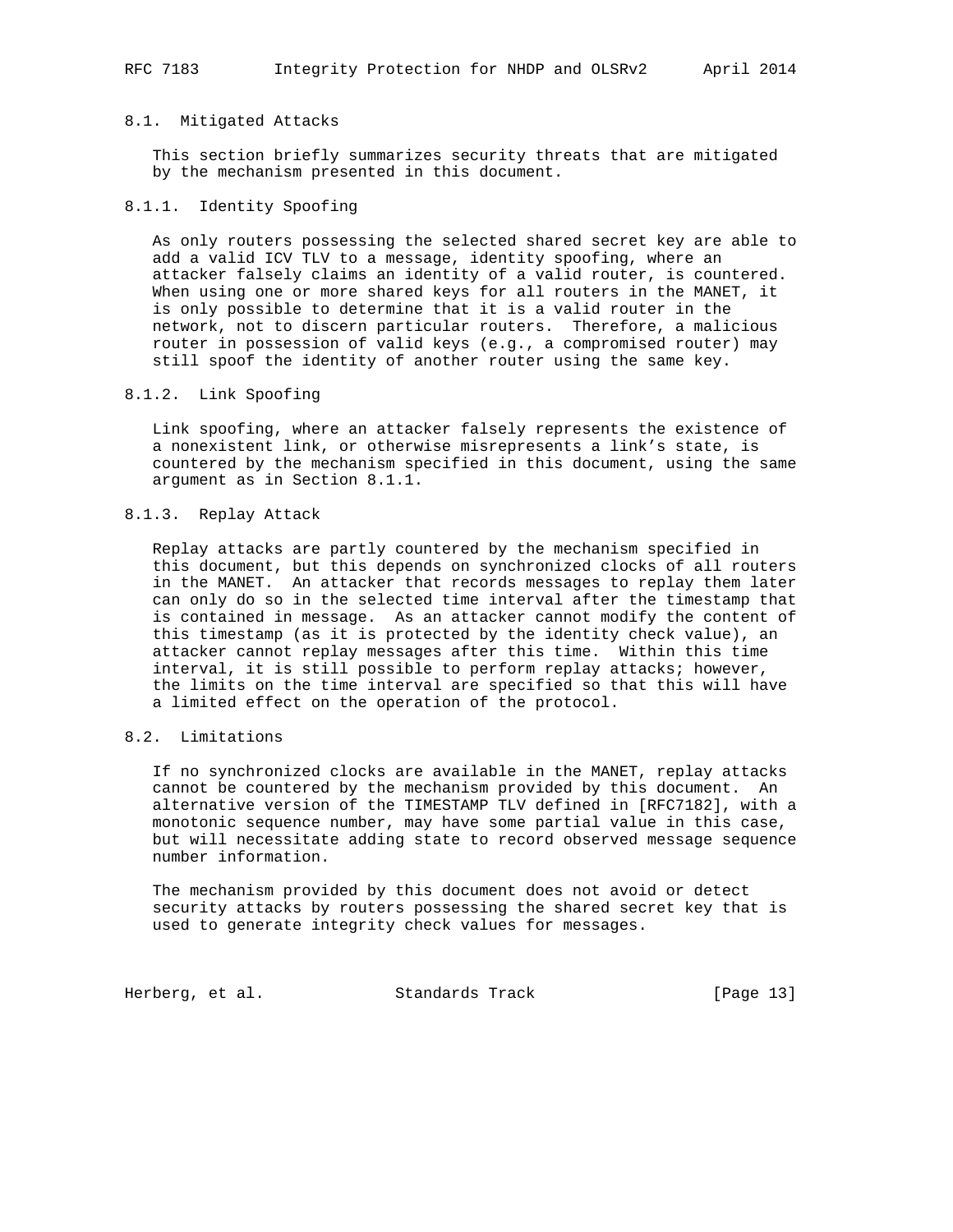This mechanism relies on an out-of-band protocol or mechanism for distributing the shared secret key(s) (and if an alternative integrity check value is used, any additional cryptographic parameters).

This mechanism does not provide a key management mechanism. Refer to Section 23.6 of [RFC7181] for a detailed discussion why the automated key management requirements specified in [BCP107] do not apply for OLSRv2 and NHDP.

9. Acknowledgments

 The authors would like to gratefully acknowledge the following people: Justin Dean (NRL) and Henning Rogge (Frauenhofer FKIE).

- 10. References
- 10.1. Normative References
	- [RFC2119] Bradner, S., "Key words for use in RFCs to Indicate Requirement Levels", BCP 14, RFC 2119, March 1997.
	- [RFC5444] Clausen, T., Dearlove, C., Dean, J., and C. Adjih, "Generalized Mobile Ad Hoc Network (MANET) Packet/Message Format", RFC 5444, February 2009.
	- [RFC6130] Clausen, T., Dearlove, C., and J. Dean, "Mobile Ad Hoc Network (MANET) Neighborhood Discovery Protocol (NHDP)", RFC 6130, April 2011.
	- [RFC7181] Clausen, T., Dearlove, C., Jacquet, P., and U. Herberg, "The Optimized Link State Routing Protocol Version 2", RFC 7181, April 2014.
	- [RFC7182] Herberg, U., Clausen, T., and C. Dearlove, "Integrity Check Value and Timestamp TLV Definitions for Mobile Ad Hoc Networks (MANETs)", RFC 7182, April 2014.
- 10.2. Informative References
	- [BCP107] Bellovin, S. and R. Housley, "Guidelines for Cryptographic Key Management", BCP 107, RFC 4107, June 2005.
	- [RFC5148] Clausen, T., Dearlove, C., and B. Adamson, "Jitter Considerations in Mobile Ad Hoc Networks (MANETs)", RFC 5148, February 2008.

Herberg, et al. Standards Track [Page 14]